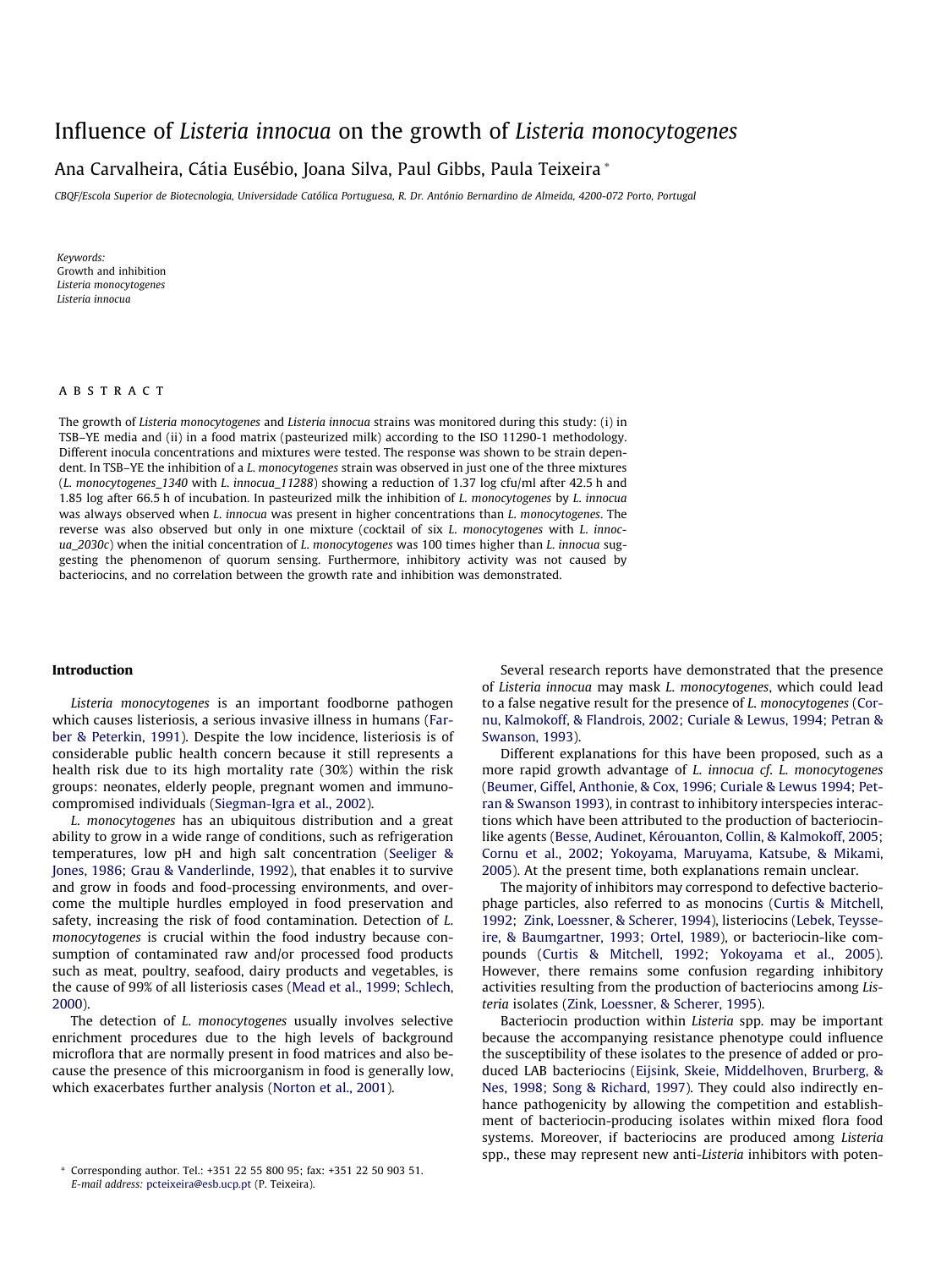<span id="page-1-0"></span>tial applications in food products. Therefore, there is currently much interest in the application of bacteriocins that demonstrate anti-Listeria properties for the inhibition of this pathogen in a variety of food products either through bacteriocin-producing cultures ([Albano et al., 2008; Eppert, Valdés-Stauber, Götz, Busse, & Scherer,](#page-4-0) [1997; Muriana, 1996; Winkowski, Crandall, & Montville, 1993](#page-4-0)), or by the addition of pure or semi-pure bacteriocins ([Davies, Bevis, &](#page-4-0) [Delves-Broughton, 1997; Muriana, 1996](#page-4-0); [Vigonolo et al., 1998](#page-4-0); [Al](#page-4-0)[bano et al., 2008\)](#page-4-0).

The aim of this study was to evaluate the influence of L. innocua on the growth of L. monocytogenes determined by; (i) growth of these two species when grown individually and concurrently in a non-selective Listeria culture medium (TSB–YE); (ii) determination of L. monocytogenes recovery in the enrichment procedure according to ISO 11290-1 reference method in a food matrix, namely pasteurized milk; both systems were inoculated with different concentrations of both species and evaluated the impact of strain over-growth during each step of the enrichment process; and (iii) detection of any inhibitory activity produced by L. innocua against L. monocytogenes. in opplications in 1000 products. Therefore, there is currently the resistent medium of the consistent medium of the technique methanic consistent in the byter and the behavior of the methanic consistent of the behavior o

## Materials and methods

# Cultures and preparation of inocula

Different L. monocytogenes and L. innocua strains were used during this study: L. monocytogenes 1339, 1340, 1334, 1792, 999, 1336 (all from ESB, UCP culture collection) and L. innocua\_2030c (Public Health Laboratory Services, London) and 11288 (National Collection of Type Cultures, UK; NCTC). Stock cultures were kept in Tryptone Soya broth with Yeast Extract 0.6% w/v (TSB–YE, Lab M, UK) supplemented with 30% (w/v) of glycerol at  $-80$  °C. Working cultures were sub-cultured twice in TSB–YE (1% v/v) incubated at 37  $\degree$ C for 24 h, before use.

# Monitoring growth of L. monocytogenes and L. innocua strains individually

For each culture, growth was determined using the Microplate Method. To each well of a sterile 96-well microtiter plate (Orange Scientific, Belgium), 200 µL of TSB-YE were added and inoculated with 1% (v/v) of each cell suspension obtained as described above, previously diluted in sterile Ringer solution to  $10^4$  cfu/ml (for all the tested strains growth curves were previously determined, O.D. vs. cfu/ml; data not shown). Microplates were incubated at 30 °C for 24 h and the Optical Density (O.D.) at 665 nm was registered at 30 min intervals by the Microplate Reader (Model 680, Bio-Rad). Three independent replicates of these assays were performed.

# Monitoring growth of L. monocytogenes strains in the presence of L.

The growth of different isolates of L. monocytogenes in the presence of L. innocua was evaluated during this study in different cocultures as described in Table 1. In all the experiments, a positive control of each isolate was performed.

#### Table 1

Mixture

Mixtures of Listeria monocytogenes and Listeria innocua strains.

TSB–YE was inoculated with 1% (v/v) of each mixture (see Table 1) with an initial cell concentration of  $10^4$  cfu/ml and incubated in a water bath (Julabo SW22, Germany) with agitation (70 rpm) for 72 h at 30 $\degree$ C. At defined intervals aliquots of 1 ml were collected for further enumeration. Two independent replicates of this assay were performed.

### In food matrix artificially contaminated undergoing enrichment culturing

Pasteurized milk obtained from a retail establishment was artificially contaminated with strains of L. monocytogenes, L. innocua or both (1% v/v); cultures were grown at 37  $\degree$ C for 24 h in TSB–YE and suitably diluted as described in [Table 2.](#page-2-0) The subsequent analysis of the inoculated milk was performed according to the ISO 11290-1 method for enumeration of L. monocytogenes ([Anonymous, 2004\)](#page-4-0). At each defined interval, aliquots were taken for enumeration, such as immediately after the addition of Half Fraser broth (Merck, Germany) to the inoculated milk; after 24 h at 30  $\degree$ C in Half Fraser broth, and after a further 24 h and 48 h in Fraser broth (Merck) at 37  $\degree$ C. Two independent replicates of this assay were performed.

#### Enumeration

Aliquots obtained as described above were serially diluted and plated using the drop counting technique onto the Agar Listeria Ottaviani Agosti plates (ALOA, AES Laboratories, France) and incubated at 37  $\degree$ C for 18–48 h. The differentiation of *L. monocytogenes* and L. innocua was performed according to the presence of characteristic colonies in ALOA, namely blue green with halo in the case of L. monocytogenes and blue green without halo in the case of L. innocua.

#### Detection of inhibitory activity produced by Listeria strains

Listeria isolates were screened for the production of inhibitory activity such as bacteriocins, by the spot-on-lawn method. The cultures of L. innocua and L. monocytogenes obtained as described above, were evenly spread on plates of TSA-YE (Tryptone Soya Agar with Yeast Extract 0.6% w/v) and drops (10  $\mu$ l) of the other species, respectively, were spotted on the lawns and incubated at 30  $\degree$ C for 24–48 h. Inhibition was considered positive if a translucent halo was observed around the spot.

#### Statistical analysis

All the experiments were repeated at least three times. An analysis of variance (one-way ANOVA) was performed to test significant effects of: (i) the survival of L. monocytogenes when L. innocua is present (ii) the survival of L. innocua when L. monocytogenes is present and (iii) the inoculum concentration of each Listeria strain in the mixture. All calculations were carried out using the software Kaleidagraph (version 4.04, Synergy Software, Reading, USA).

| . |                                                                                          |
|---|------------------------------------------------------------------------------------------|
|   | Six strains of L. monocytogenes (1339, 1340, 1334, 1792, 999, 1336) and L. innocua_2030c |
|   | L. monocytogenes_1339 and L. innocua_11288                                               |
|   | L. monocytogenes_1340 and L. innocua_11288                                               |
|   |                                                                                          |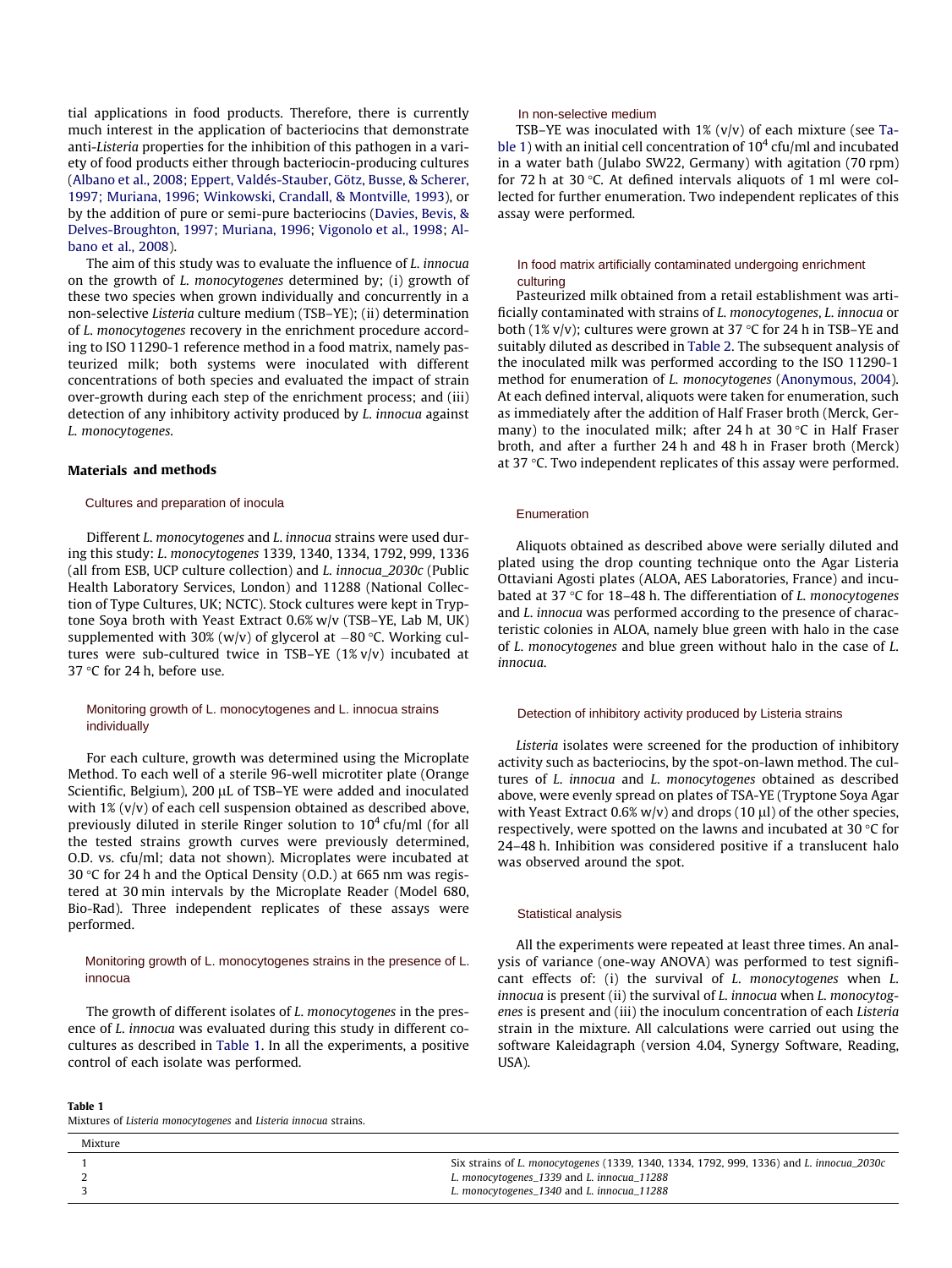#### <span id="page-2-0"></span>Table 2 Conditions used for artificial contamination of pasteurized milk.

| Conditions | Inoculum                                                                                                                                                                                                                                                                                                         |
|------------|------------------------------------------------------------------------------------------------------------------------------------------------------------------------------------------------------------------------------------------------------------------------------------------------------------------|
|            | L. monocytogenes ( $10^2$ cfu/ml) and L. innocua ( $10^2$ cfu/ml)<br>L. monocytogenes (10 <sup>4</sup> cfu/ml) and L. innocua (10 <sup>4</sup> cfu/ml)<br>L. monocytogenes (10 <sup>4</sup> cfu/ml) and L. innocua (10 <sup>2</sup> cfu/ml)<br>L. monocytogenes ( $10^2$ cfu/ml) and L. innocua ( $10^4$ cfu/ml) |

## Results and discussion

# Monitoring growth of L. monocytogenes and L. innocua strains individualy

The growth kinetics of all L. monocytogenes and L. innocua strains were previously evaluated by the microplate method. In fact, other authors have already described the success of the microplate method for studying growth kinetics compared to standard cultivation methods [\(Horáková, Greifová, Seemannová, Gondová,](#page-4-0) [& Wyatt, 2004\)](#page-4-0).

Results were compared and analyzed according to the generation time, growth rate, lag and exponential phase duration and by the comparison of the differences between the initial and final O.D. of the growth curve (data not shown). According to our results, the growth rate varied according to the tested strain. Furthermore, L. monocytogenes\_1339 showed the shortest generation time (119 min) followed by L. innocua\_11288 (124 min), L. monocytogenes\_1340 (130 min) and L. innocua\_2030c (167 min). Within these results, the mixtures of L. monocytogenes and L. innocua were selected for further studies.

[Curiale and Lewus \(1994\)](#page-4-0) verified that in TSB–YE the generation times of L. innocua were longer than L. monocytogenes. However, they only used a single strain from each species and ignored the inter-strain variability. The work performed by [Petran and Swanson](#page-4-0) [\(1993\)](#page-4-0) and [MacDonald and Sutherland \(1994\)](#page-4-0), used a range of strains; however, they did not find significant differences between the two species.

# Monitoring growth of L. monocytogenes strains in the presence of L. innocua

[Table 1](#page-1-0) describes the three different mixture conditions that were selected to evaluate the growth of L. monocytogenes in the presence of L. innocua. One of those conditions was performed with all the L. monocytogenes isolates since frequently the food products are contaminated with more than one strain of this pathogen (mixture 3, [Table 1](#page-1-0)). The strains' behaviours were evaluated in a nonselective medium and in artificially contaminated milk, as discussed below.

It is widely accepted that L. innocua has an advantage over L. monocytogenes during enrichment culturing due to faster growth rates [\(Beumer et al., 1996; Curiale and Lewus, 1994](#page-4-0)) however, our results demonstrated that there were no absolute correlations between growth rates or inhibitory activity in terms of strain evolution during enrichment (data not shown).

#### In non-selective medium

In the case of mixtures 1 and 3, strains of L. innocua had no influence on the growth of L. monocytogenes (data not shown). Concerning the mixture 2, a cell reduction of L. monocytogenes\_1340 was observed when L. innocua\_11288 was present (1.37 log after 42.5 h and 1.85 log after 66.5 h of incubation) suggesting L. monocytogenes inhibition (Fig. 1). Besides the same initial numbers of both strains, the preferential growth of L. innocua, in our case, was not consistent with differences in generation times and

growth rate. At the end of the normal enrichment period, the number of L. innocua cells exceeded the number of L. monocytogenes cells by at least 10-fold.

Other studies, also evaluated the influence of L. innocua on the growth of L. monocytogenes; however, these studies were performed after the enrichment step described in the ISO methodology ([Anonymous, 2004; Besse et al., 2005; Cornu et al., 2002;](#page-4-0) [Yokoyama et al., 2005\)](#page-4-0).

In the present study, it was demonstrated that even in a nonselective medium i.e. TSB–YE, it is possible to observe the inhibition of L. monocytogenes when L. innocua is present.

# In a food matrix artificially contaminated undergoing enrichment culturing

Previously, [Cornu et al. \(2002\)](#page-4-0) studied the influence of L. innocua in the growth of L. monocytogenes; however, an initially high cell number ( $10<sup>7</sup>$  cells/ml) was used and that is not likely to occur in naturally contaminated food samples. Other authors, however, studied lower initial contamination levels but with the same inocula concentrations of L. monocytogenes and L. innocua [\(Besse et al.,](#page-4-0) [2005; Yokoyama et al., 2005](#page-4-0)). The challenge of the current study is to evaluate the impact of lower initial contamination levels on inter-strain interaction when both strains are or not in the same cellular concentration.

# Cocktail of six strains of L. monocytogenes with L. innocua\_2030c.

At the same inoculum concentration (conditions 1 and 2, Table 2) there were no significant differences ( $P > 0.05$ ) in the growth of the cocktail of L. monocytogenes when L. innocua\_2030c was present and vice versa ([Fig. 2](#page-3-0)). When different inoculum concentrations were tested, two situations were observed; (i) inhibition of the L. monocytogenes cocktail (decrease of 3.21 log after 72 h) when L. innocua was present in higher concentration  $(P < 0.05)$  and (ii) inhibition of L. innocua (decrease of 3.32 log after 72 h) when L. monocytogenes cocktail was present in higher cell numbers  $(P < 0.05)$  ([Fig. 2](#page-3-0)).

In the literature, only the inhibition of L. monocytogenes by L. innocua is discussed. However, in the present study the contrary was also demonstrated. A possible explanation could be 'quorum sensing' (QS), that is a regulation of gene expression in response to cell population density, in this case resulting in an inhibition of growth of a population of bacteria when a certain number are present, usually ca.  $10^6$  cfu/ml. QS occurs by recognition of a concentration of a 'quorum compound' in pure cultures and in mixed cultures of similar organisms (e.g. E. coli and Salmonella spp.), and a



Fig. 1. Growth curves in TSB-YE of L. monocytogenes\_1340 with L. innocua\_11288. Error bars indicate variability between assays  $(\bullet - L$ . *innocua* in mixture;  $\circ$ -control of L. innocua;  $\blacksquare$ -L. monocytogenes in mixture;  $\Box$ -control of L. monocytogenes).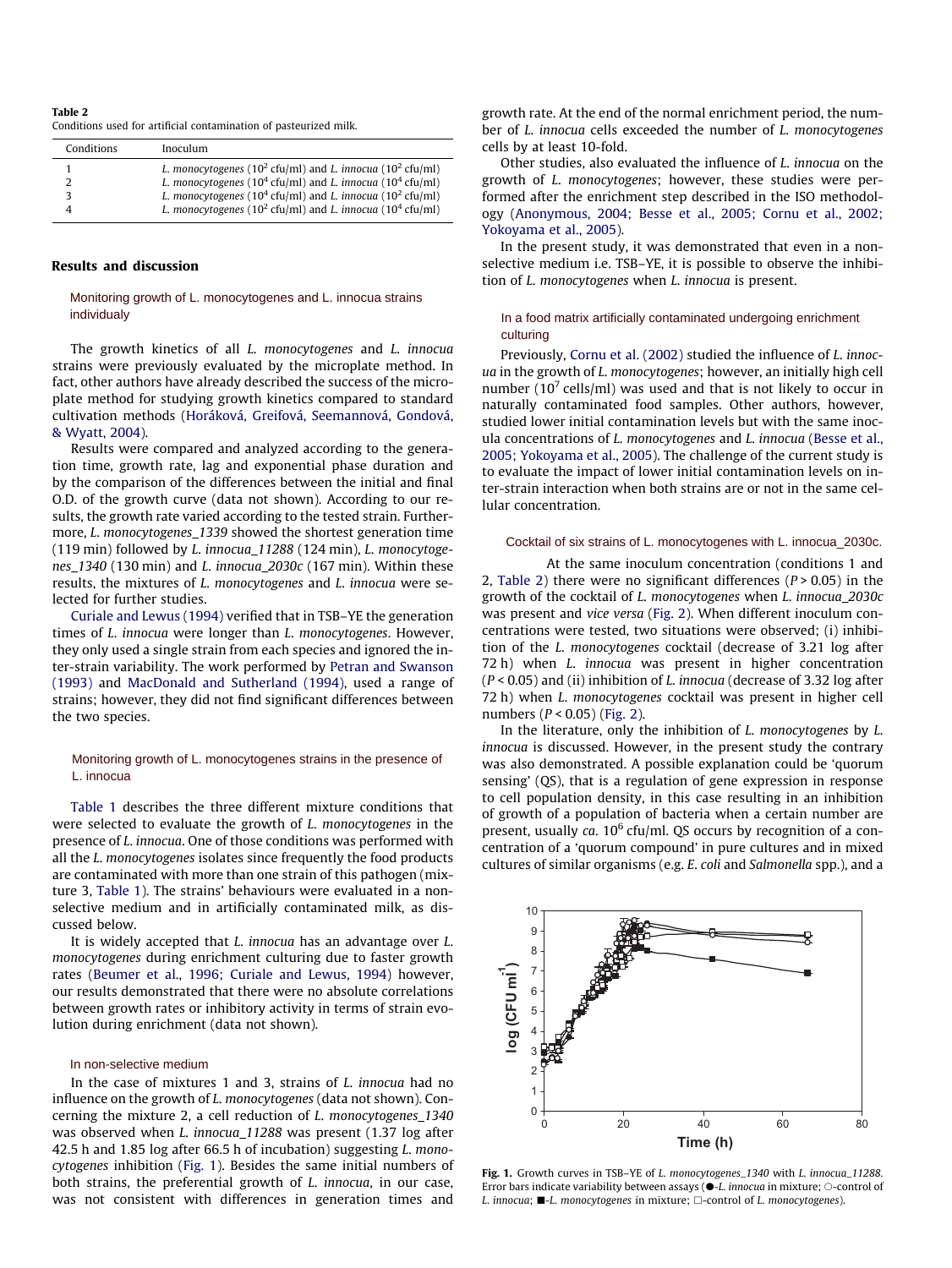<span id="page-3-0"></span>

Fig. 2. Monitoring the number of viable cells in pasteurized milk: combination of all six strains of L. monocytogenes with L innocua\_2030c.  $L$ . monocytogenes (10<sup>2</sup> cfu/ml); L. monocytogenes (10<sup>4</sup> cfu/ml); L. innocua (10<sup>2</sup> cfu/ml); **E**L.  $innocua$  (10<sup>4</sup> cfu/ml).

similar phenomenon (QS cross-talk) may be occurring in mixed cultures of Listeria spp., although probably by a different type of quorum compound [\(<http://www.nottingham.ac.uk/quorum>/](http://www.nottingham.ac.uk/quorum); accessed 15/04/09).

Nevertheless, it would also be important to evaluate the growth of each strain of L. monocytogenes in the presence of L. innocua\_2030c to improve knowledge of this inhibitory effect.

In all the cases (mixture 2), no significant differences in the cell number of L. innocua\_11288 was observed when L. monocytogenes\_1339 was present ( $P > 0.05$ ; Fig. 3). Except in the condition 5 ( $10<sup>4</sup>$  L. monocytogenes:10<sup>2</sup> L. innocua), L. monocytogenes 1339 was significantly inhibited in the presence of L. innocua ( $P < 0.05$ ; Fig. 3). The higher reduction rate (5.69 log) was shown when the initial concentrations of L. innocua\_11288 and L. monocytogenes\_1339 were  $10<sup>4</sup>$  cfu/ml and  $10<sup>2</sup>$  cfu/ml respectively (condition 3), Thereby, the inhibition of L. monocytogenes\_1339 was dependent on the initial concentration of L. innocua\_11288. L. monocytogenes\_1339 with L. innocua\_11288.

The significant inhibition of L. monocytogenes\_1340 in the presence of L. innocua 11288 was only observed when its initial concentration was lower than the initial concentration of L. innocua 11288 (condition 4), with a final reduction of 5.01 log ( $P < 0.05$ ; Fig. 4). L. monocytogenes\_1340 with L. innocua\_11288.

Again, no significant differences in the cell numbers of L. innocua\_11288 were observed when L. monocytogenes\_1340 was present  $(P > 0.05$ ; Fig. 4).



Fig. 3. Monitoring the number of viable cells in pasteurized milk: *L. monocytog*enes\_1339 with L. innocua\_11288. L. monocytogenes  $(10^2 \text{ cftl/ml})$ ; L. monocytogenes (10<sup>4</sup> cfu/ml); L. innocua (10<sup>2</sup> cfu/ml); L. innocua (10<sup>4</sup> cfu/ml).



Fig. 4. Monitoring the number of viable cells in pasteurized milk: *L. monocytog*enes\_1340 with L. innocua\_11288. L. monocytogenes (10<sup>2</sup> cfu/ml); L. monocytogenes (10<sup>4</sup> cfu/ml); L. innocua (10<sup>2</sup> cfu/ml); L. innocua (10<sup>4</sup> cfu/ml).

The inhibition of L. monocytogenes by L. innocua undergoing enrichment culture as well as in growth in TSB–YE, only occurred after 24 h because following this time microorganisms are in more hostile conditions and consequently cells become more sensitive and easily inhibited. However, in TSB–YE only L. monocytogenes 1339 was inhibited by L. innocua 11288. This is a non-selective medium and consequently more favourable to growth than a selective medium.

[Besse et al. \(2005\)](#page-4-0) concluded that 24 h of incubation in Fraser broth was sufficient to attain the maximum population level in contrast to the current practice of 48 h and this suggested that Fraser enrichment can be reduced by 24 h in order to decrease the effected inhibition by L. innocua of some strains of L. monocytogenes. In fact, some of our results show a significant reduction in viable numbers of L. monocytogenes after 24 h of growth in Fraser broth in the presence of L. innocua, which could result in difficulties in detecting the presence of the pathogen. However, when levels of contamination are lower than the tested concentrations, 24 h in Fraser enrichment might not be long enough to reach the maximum population level which could lead to a false negative result for L. monocytogenes presence, since enrichment favours the nonpathogenic L. innocua. Therefore, it would be important to evaluate lower levels of contamination to improve knowledge about this possibility.

#### Detection of inhibitory activity produced by Listeria strains

Many authors ([Besse et al., 2005; Kalmokoff, Daley, Austin, &](#page-4-0) [Farber, 1999; Yokoyama et al., 2005](#page-4-0)) demonstrated that Listeria species may produce inhibitory compounds such as bacteriocins that are active against other Listeria isolates. However in this study no inhibitory activity of L. innocua against L. monocytogenes or L. monocytogenes against L. innocua was observed in the spot-onlawn assays. These results can be explained because the majority of inhibitors represent defective bacteriophage particles. Therefore, production of bacteriocins was not the factor that explains the inhibition.

# Conclusion

A relatively few mixtures of strains were tested, but it was enough to conclude that there was a high heterogeneity in the strains' behaviours. Overall, the inhibition of L. monocytogenes by L. innocua was always observed when the first one was initially present in lower concentration numbers. However it was also possible to observe the inhibition of L. innocua when a cocktail of L. monocytogenes was present in higher inoculum concentration. A possible explanation for this could be the phenomenon of quorum sensing. Growth inhibition by quorum sensing molecules has been